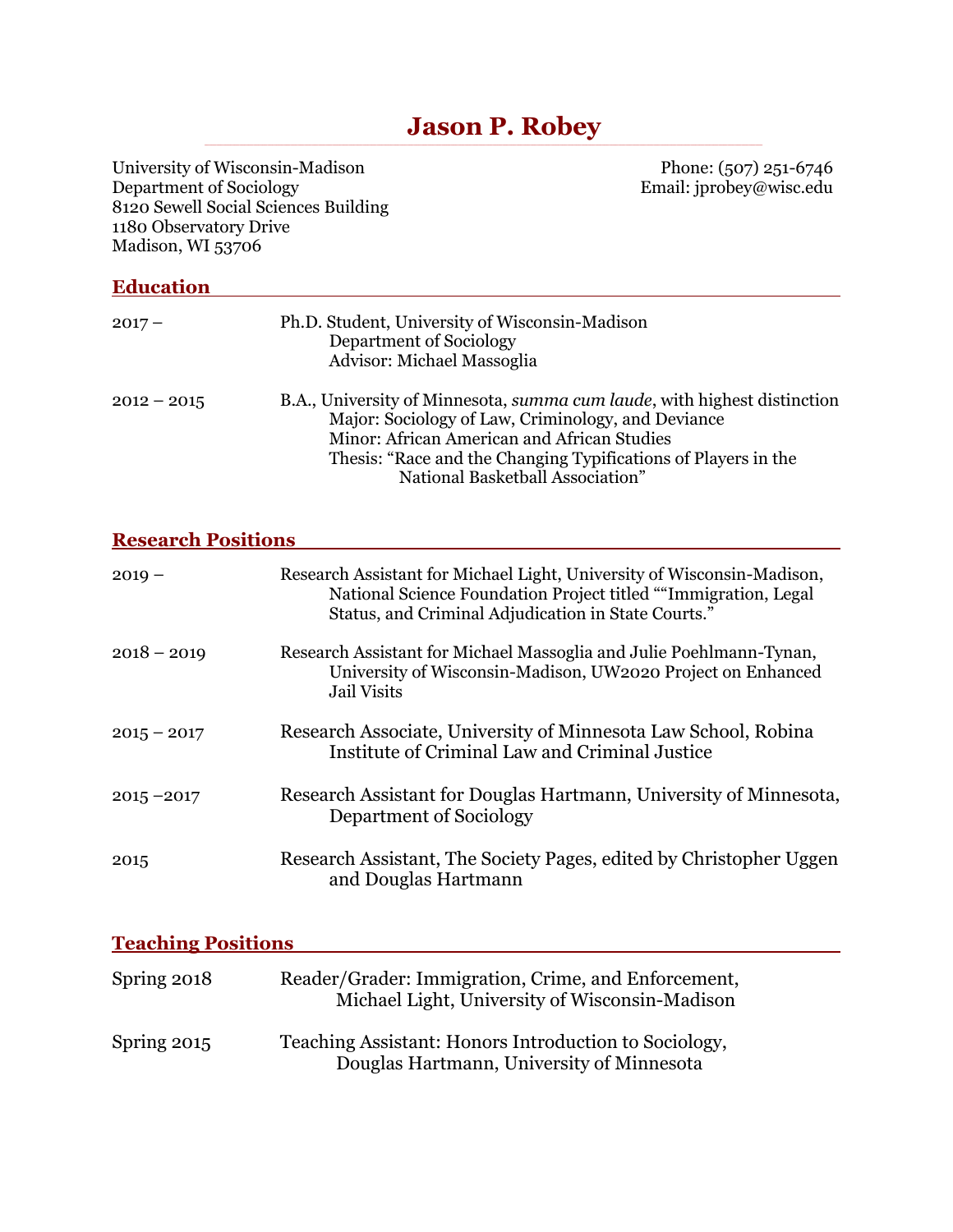#### **Publications**

#### Book Chapters:

- Michael T. Light and Jason P. Robey. 2019. "Citizenship and Punishment." In Mona Lynch (ed.) *Oxford Research Encyclopedia of Criminology.* Oxford University Press.
- Derek J. Robey and Jason P. Robey. 2018. "Utilizing Social Science Theories, Findings, and Comparative Analyses to Create a Framework for Understanding Economic Inequality." In Kristin Haltinner and Leontina Hormel (eds.) *Teaching Economic Inequality and Capitalism in Contemporary America*. Springer.

#### Policy Reports:

- Jason P. Robey. 2018. *New York City Department of Probation: Probation Officer Survey Report*. Minneapolis: Robina Institute of Criminal Law and Criminal Justice.
- Ebony L. Ruhland and Jason P. Robey. 2018. *New York City Department of Probation: A Qualitative Report of Practice and Philosophy of New York City Probation Officers*. Minneapolis: Robina Institute of Criminal Law and Criminal Justice.
- Ebony L. Ruhland and Jason P. Robey. 2018. *Probation Revocations: Findings from Interviews with Revoked Probationers from Bell County and Matagorda Community Supervision and Corrections Departments*. Minneapolis: Robina Instittue of Criminal Law and Criminal Justice.
- Ebony L. Ruhland, Jason P. Robey, Ronald P. Corbett, Jr., and Kevin R. 2017. Reitz. *Exploring Supervision Fees in Four Probation Jurisdictions in Texas.*  Minneapolis: Robina Institute of Criminal Law and Criminal Justice
- Kaleena J. Burkes, Edward E. Rhine, Jason P. Robey, and Ebony L. Ruhland. 2017. *Releasing Authority Chairs: A Comparative Snapshot Across Three Decades.*  Minneapolis: Robina Institute of Criminal Law and Criminal Justice.
- Ebony L. Ruhland, Edward E. Rhine, Jason P. Robey, and Kelly Lyn Mitchell. 2016. *The Continuing Leverage of Releasing Authorities: Findings from a National Survey*. Minneapolis: Robina Institute of Criminal Law and Criminal Justice.
- Ebony L. Ruhland and Jason P. Robey. 2016. *Hennepin County, Minnesota.* In Probation Revocation and Its Causes: Profiles of State and Local Jurisdictions. Minneapolis: Robina Institute of Criminal Law & Criminal Justice
- Ebony L. Ruhland and Jason P. Robey. Forthcoming. *Massachusetts.* In Probation Revocation and Its Causes: Profiles of State and Local Jurisdictions. Minneapolis: Robina Institute of Criminal Law & Criminal Justice.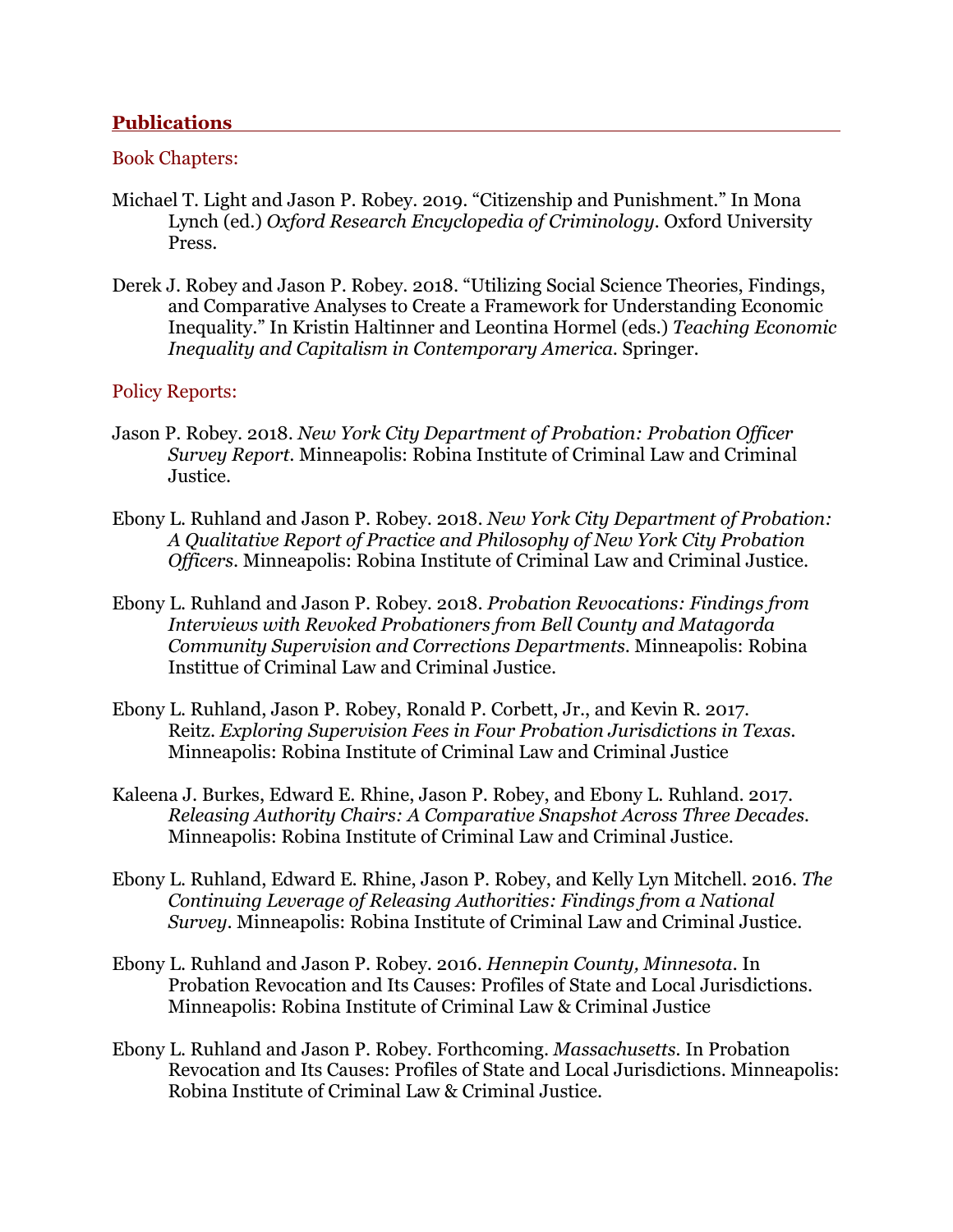### Works in Progress:

"Crime and Delinquency Over the Life Course: Adolescence, Peers, and Policy" with Michael Massoglia

"Rethinking the Racialization of American Sports through Racial Demographics" with Douglas Hartmann

| <b>Awards</b> |                                                                       |  |
|---------------|-----------------------------------------------------------------------|--|
| 2019          | Hauser Research Scholar, University of Wisconsin-Madison              |  |
| 2018          | Hauser Research Scholar, University of Wisconsin-Madison              |  |
| 2017-18       | Graduate School Fellowship, University of Wisconsin-Madison           |  |
| 2014          | Sociology Undergraduate Research Fellowship, University of Minnesota  |  |
| 2014          | Undergraduate Research Opportunities Program, University of Minnesota |  |
| $2012 - 15$   | University Honors Program, University of Minnesota                    |  |

# **Professional Presentations**

| 2019 | "Crime and Delinquency Over the Life Course: Adolescence, Peers, and<br>Policy" Invited panel presentation with Michael Massoglia at the annual<br>meeting of the American Sociological Association in New York, NY |
|------|---------------------------------------------------------------------------------------------------------------------------------------------------------------------------------------------------------------------|
| 2016 | "The Relevance and Impact of Contemporary Paroling Authorities"<br>The matic panel presentation at the annual meeting of the American<br>Society of Criminology in New Orleans, LA                                  |
| 2016 | "Probation Research: Interdisciplinary, Multi-Jurisdictional, and Mixed<br>Methods" Invited presentation for the Twin Cities Research Group at the<br>Wilder Foundation in St. Paul, MN                             |
| 2016 | "Probation Revocation and Its Causes: Ramsey County, Minnesota"<br>Presentation by the Robina Institute at the Ramsey County Courthouse<br>for Continuing Legal Education (CLE) credits. St. Paul, Minnesota.       |
| 2015 | "Race and the Changing Typifications of Players in the National Basketball<br>Association" at the Sociology Research Institute at the University of<br>Minnesota. Minneapolis, Minnesota.                           |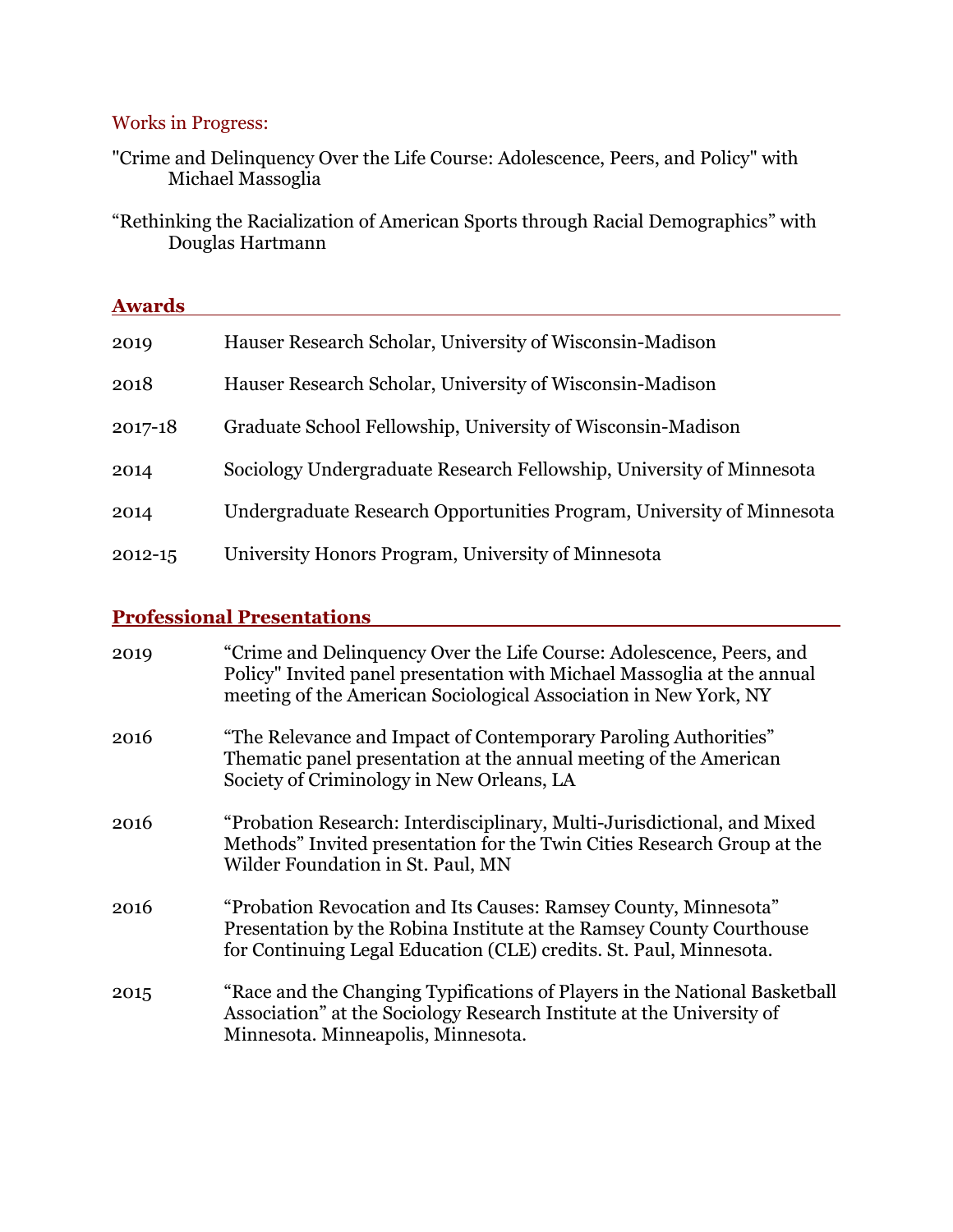#### **Professional Organizations**

American Sociological Association Population Association of America American Society of Criminology Association of Paroling Authorities International American Correctional Association

#### **References**

| Phone: (608) 262-8400     | Michael Massoglia – Romnes Professor – University of Wisconsin – Department of Sociology<br>Email: mmassoglia@ssc.wisc.edu |
|---------------------------|----------------------------------------------------------------------------------------------------------------------------|
| Phone: (608) 262-1217     | Michael Light – Associate Professor – University of Wisconsin – Department of Sociology<br>Email: mlight@ssc.wisc.edu      |
| Phone: (608) 261-9510     | Felix Elwert – Romnes Professor – University of Wisconsin – Department of Sociology<br>Email: felwert@ssc.wisc.edu         |
| Phone: $(612) 624 - 0835$ | Douglas Hartmann – Professor and Chair– University of Minnesota – Department of Sociology<br>Email: hartm021@umn.edu       |
|                           | Christopher Uggen – Regents Professor – University of Minnesota – Department of Sociology                                  |

## Phone: (612) 624 - 4016 Email: <u>uggen001@umn.edu</u>

#### **Research Experience**

- Database Management and Creation I have worked with large criminal history databases and social science databases. I also helped create and manage a national survey database, qualitative coding databases, and a sports statistics database.
- Surveys I have designed, conducted, and analyzed multiple surveys, both independently and in collaboration with a team of researchers.
- Qualitative Interviews I have conducted, coded, and analyzed interviews, both independently and in collaboration with a team of researchers. These interviews involved criminal justice actors, as well as at-risk populations of probationers and prisoners.

### **Quantitative Methods Training and Experience**

Multivariate regression models Hierarchical Linear Models (HLM) Difference in Difference (DiD) models Fixed effects models Instrumental Variable (IV) analysis Mediation analysis